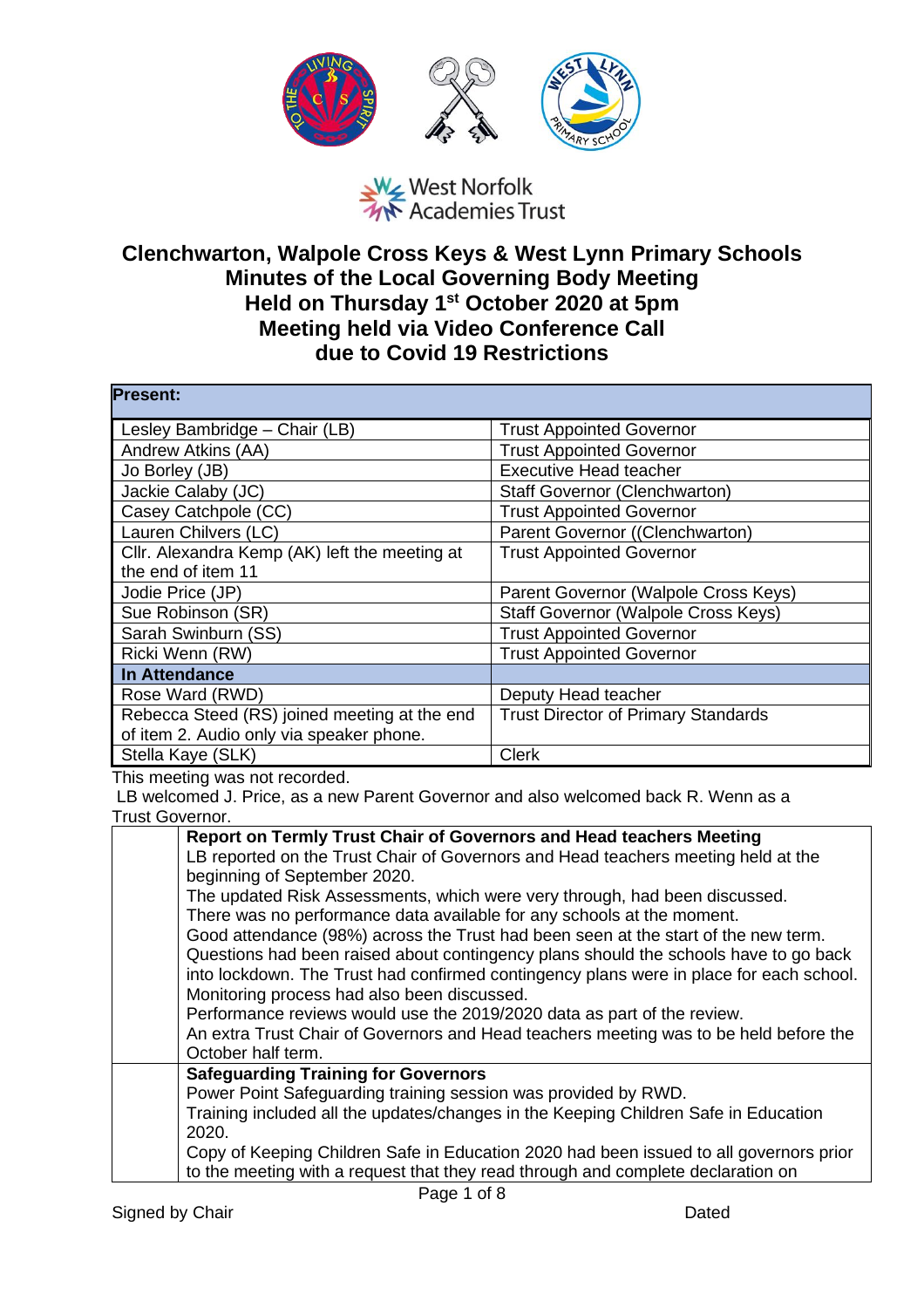|              | GovernorHub once they had done so.                                                        |
|--------------|-------------------------------------------------------------------------------------------|
|              | <b>ACTION: Governors to read Keeping Children Safe in Education 2020 and then</b>         |
|              | complete declaration on GovernorHub - ALL GOVERNORS                                       |
|              | AK asked what differences or challenges had the school needed to address following the    |
|              | return to school from lockdown.                                                           |
|              | RWD reported some of the younger children had been a little daunted by the length of the  |
|              | day and had found the first week tiring. The school community had to be re-built, with    |
|              | getting the children to re-develop their friendships and remember how to do things like   |
|              | take turns. Extra PSHE had been built into lessons and children given the time to talk to |
|              | the teachers and TAs within their bubble.                                                 |
|              | The schools had purchased two good resources Get Set for PE and Get Set for Life,         |
|              | which focused on mental health and wellbeing.                                             |
| 1            | <b>Consideration of Apologies</b>                                                         |
|              | Apology had been received from H. Henson.                                                 |
|              | Apology accepted by governors.                                                            |
| $\mathbf{2}$ | <b>Pecuniary and Other Interests</b>                                                      |
| 2.1          | No declarations of pecuniary interest were received.                                      |
| 2.2          | <b>Completion of New Declaration of Interest Forms</b>                                    |
|              | Declaration of Interest forms had been issued to all governors prior to the meeting.      |
|              | Governors were reminded to complete and return them as soon as possible.                  |
|              | <b>ACTION: Completed Declaration of Business Interest forms to be returned to the</b>     |
|              | Clerk as soon as possible - ALL GOVERNORS                                                 |
|              | RS joined the meeting at this point 5.45pm                                                |
| 3            | Election of Vice Chair of the Local Governing Body (LGB)                                  |
|              | R Wenn was nominated as Vice Chair                                                        |
|              | Proposed by LB Seconded AK                                                                |
|              | No further nominations were received.                                                     |
|              | R Wenn elected as Vice Chair of the LGB.                                                  |
| 4            | <b>Membership of the Local Governing Body</b>                                             |
|              | To review and record appointments. resignations, vacancies and end of term of office      |
| 4.1          | Parent Governor West Lynn                                                                 |
|              | JB confirmed the Parent Governor election packs would be going out the following week     |
|              | ACTION: Parent Governor election to be held at West Lynn in the Autumn term -             |
|              | JB                                                                                        |
| 4.2          | <b>Staff Governor for West Lynn</b>                                                       |
|              | JB confirmed the Staff Governor election was also due to be held the following week.      |
|              | ACTION: Staff Governor election to be held for West Lynn in the Autumn term - JB          |
| 4.3          | <b>New Trust Governors</b>                                                                |
|              | R Wenn had been reappointed as a Trust Governor on 21 <sup>st</sup> September 2020.       |
|              | <b>ACTION: All governors to continue to look for potential new Trust Governors - ALL</b>  |
|              | <b>GOVERNORS</b>                                                                          |
| 4.4          | Position of Chair of the LGB                                                              |
|              | LB explained that she would be stepping down as Chair of the LGB and as a Trust           |
|              | Governor.                                                                                 |
|              | LB advised she would be willing to carry on for a while but her Term of Office would end  |
|              | in July 2021 and emphasised the need for a succession plan to be put in place.            |
|              | JP advised she might be willing to consider the Vice Chair role should RW take on the     |
|              | role of Chair.                                                                            |
|              | ACTION: All Governors to consider taking over as Chair of the LGB - ALL                   |
|              | <b>GOVERNORS</b>                                                                          |
| 4.5          | <b>Review of Allocation of Link Governor Roles</b>                                        |
|              | As the Wellbeing Governor LB advised she would be raising wellbeing at the next Trust     |
|              | <b>Chair of Governors and Head teachers meeting</b>                                       |
|              | JB and RWD had been keeping LB updated on wellbeing throughout lockdown.                  |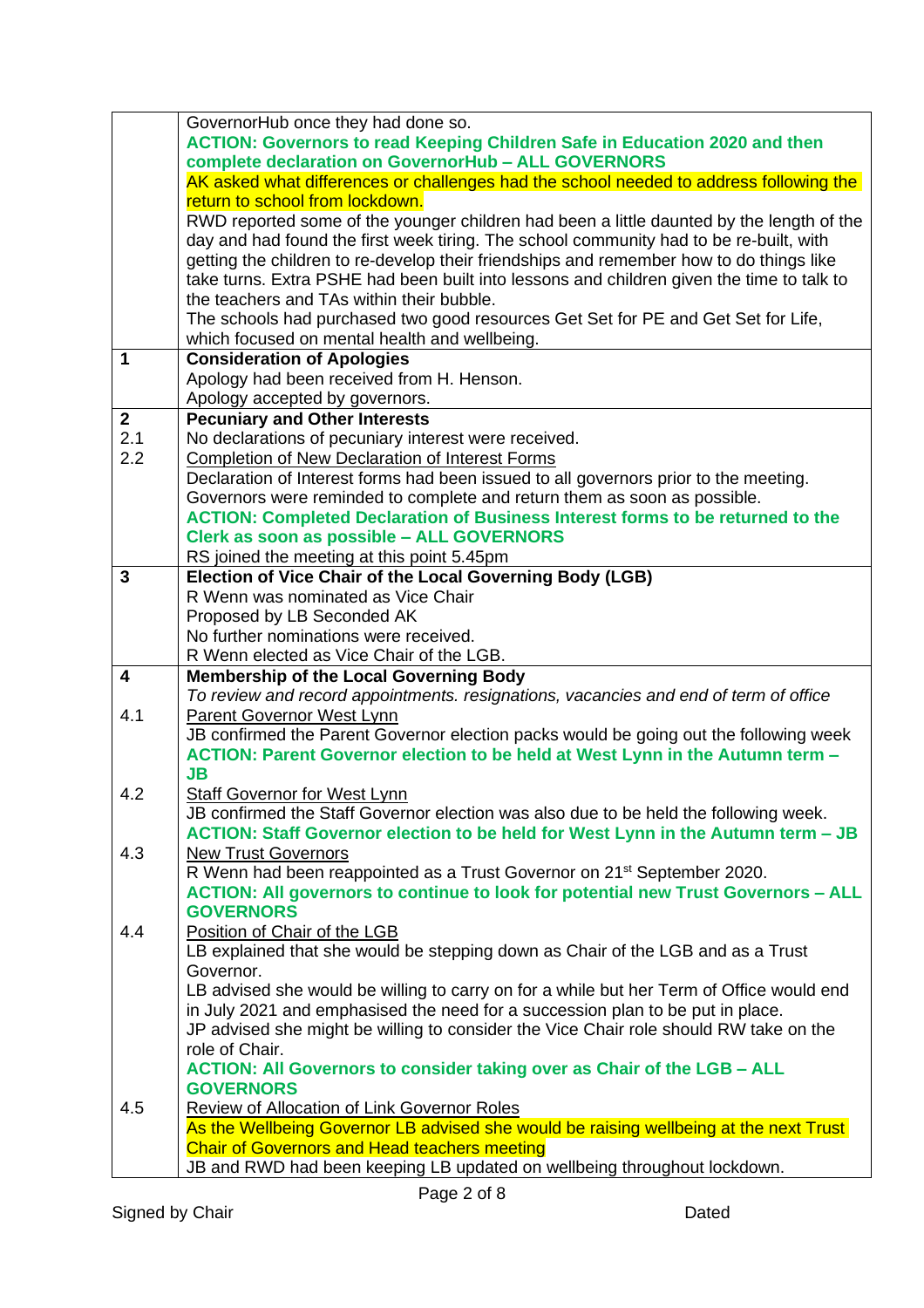|                | The current Link Governor roles were reviewed and agreed as follows:                            |                                                                                          |
|----------------|-------------------------------------------------------------------------------------------------|------------------------------------------------------------------------------------------|
|                | Attendance                                                                                      | S Swinburn                                                                               |
|                | Behaviour                                                                                       | S Swinburn                                                                               |
|                | Curriculum                                                                                      | A Atkins & L Bambridge                                                                   |
|                | <b>EYFS</b>                                                                                     | J Price                                                                                  |
|                | Governor Induction                                                                              | L Bambridge                                                                              |
|                | Looked After Children (LAC)                                                                     | R Wenn                                                                                   |
|                | <b>SEND</b>                                                                                     | R Wenn                                                                                   |
|                | <b>Pupil Premium</b>                                                                            | S Swinburn                                                                               |
|                | Safeguarding                                                                                    | A Atkins                                                                                 |
|                | Science                                                                                         | L Chilvers                                                                               |
|                | <b>Website Compliance</b>                                                                       | R Wenn                                                                                   |
|                | Wellbeing                                                                                       | L Bambridge                                                                              |
|                | <b>ACTION: JP to be contacted about new governor induction - LB</b>                             |                                                                                          |
|                | <b>ACTION: Link Governor details to be updated on GovernorHub and the Governor</b>              |                                                                                          |
|                | Overview form. Copy of updated overview form to be sent through to the Trust                    |                                                                                          |
|                | Website Manager in order for school websites to all be updated - Clerk                          |                                                                                          |
|                |                                                                                                 |                                                                                          |
| 4.6            | Acceptance of Trust Code of Conduct                                                             |                                                                                          |
|                | Trust Code of Conduct accepted by all governors present.                                        | Copy of the Trust Code of Conduct had been issued to all governors prior to the meeting. |
| 5              | <b>Skills Audit</b>                                                                             |                                                                                          |
|                | To Review the LGB Skills Audit                                                                  |                                                                                          |
|                | Copy of the Skills Audit summary had been issued to all governors prior to the meeting.         |                                                                                          |
|                | Clerk informed governors the Skills Audit did not include data for RW, who had just re-         |                                                                                          |
|                | joined the LGB.                                                                                 |                                                                                          |
|                | Clerk summarised the audit drawing governor's attention to the fact that there were no          |                                                                                          |
|                | items rated as Red.                                                                             |                                                                                          |
|                | Even for the items that were rated Amber there was at least one governor with extensive         |                                                                                          |
|                | knowledge or experience.                                                                        |                                                                                          |
|                | The one exception to this was the item on HR, but HR was the responsibility of the Trust,       |                                                                                          |
|                | not the LGB, although the LGB did have governors with some experience in this area.             |                                                                                          |
|                | Experience of being a governor was low, but that was to be expected with the number of          |                                                                                          |
|                | new governors on the LGB.                                                                       |                                                                                          |
|                | The LGB still maintained two governors with extensive experience.                               |                                                                                          |
| $6\phantom{1}$ | <b>Minutes of the Previous Meeting</b>                                                          |                                                                                          |
| 6.1            | To approve the minutes of the LGB meeting held on $9th$ July 2020                               |                                                                                          |
|                | Minutes of the LGB meeting held on 9 <sup>th</sup> July 2020 were agreed and accepted as a true |                                                                                          |
|                | record by the LGB.                                                                              |                                                                                          |
|                | Copy of agreed minutes to be sent through to JB at Clenchwarton and                             |                                                                                          |
|                | arrangements then made for them to be printed and signed by LB - Clerk JB & LB                  |                                                                                          |
|                |                                                                                                 |                                                                                          |
| 6.2            | <b>Matters Arising from the Minutes</b>                                                         |                                                                                          |
|                | No items were raised.                                                                           |                                                                                          |
|                |                                                                                                 |                                                                                          |
| 6.3            | Review of the AMR (Action Monitoring Record) for July 2020                                      |                                                                                          |
|                |                                                                                                 | Copy of the AMR from the July 2020 LGB meeting had been issued to all governors prior    |
|                | to the meeting.                                                                                 |                                                                                          |
|                |                                                                                                 | Governor Pen Portraits for Schools' Websites: Item carried forward as some were          |
|                | still outstanding                                                                               |                                                                                          |
|                |                                                                                                 | ACTION: Pen portraits to be checked and either updated details provided or               |
|                | confirmation no update required, to be sent to JB - All Governors                               |                                                                                          |
|                | New governors were also requested to provide pen portraits.                                     |                                                                                          |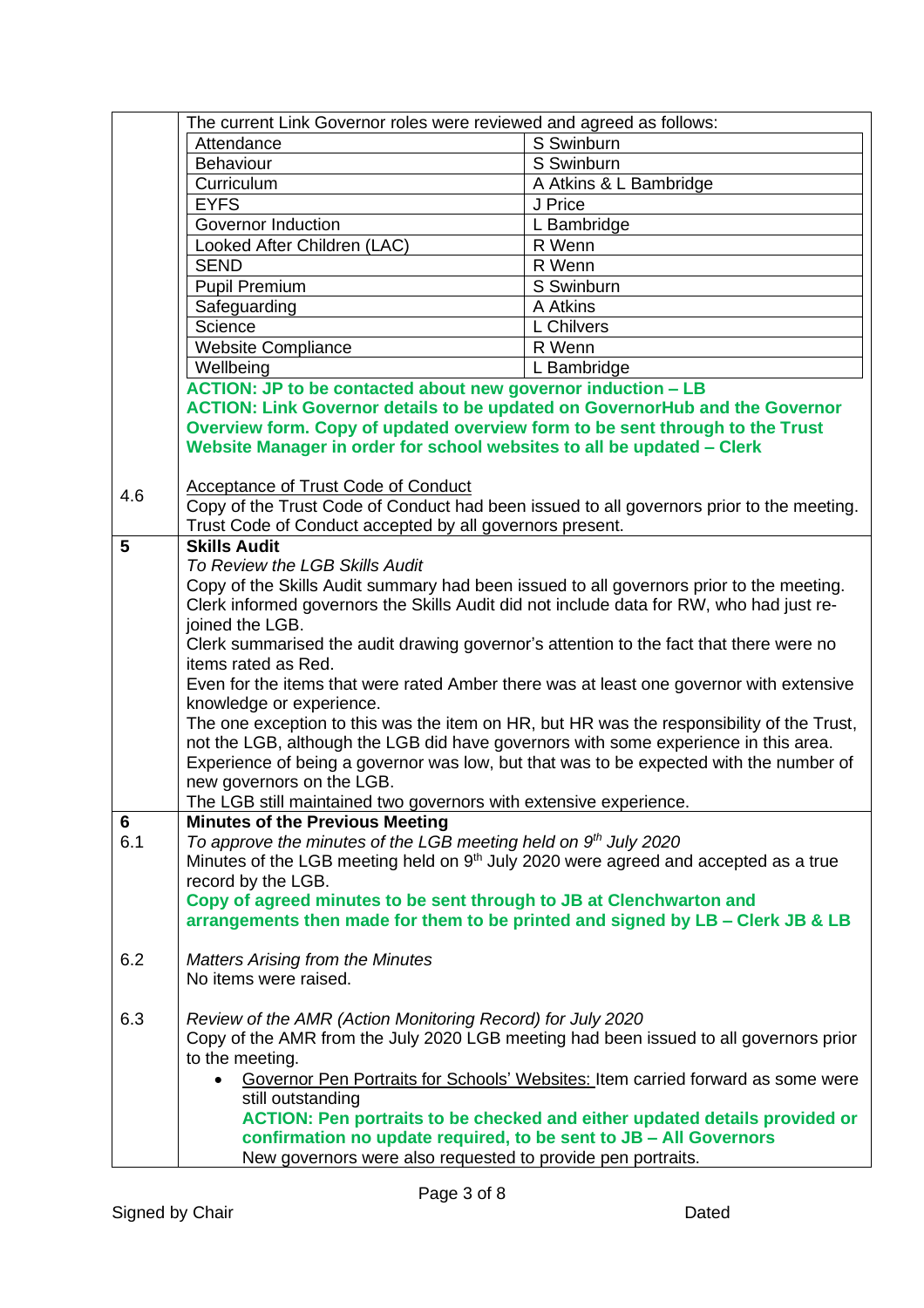|                |                                                                                                                                                                                                                                                                                                                                                                                                                                                                                                                                                                                     |                             |                             |                               | ACTION: New Governors to write up pen portraits and email to JB - AA |
|----------------|-------------------------------------------------------------------------------------------------------------------------------------------------------------------------------------------------------------------------------------------------------------------------------------------------------------------------------------------------------------------------------------------------------------------------------------------------------------------------------------------------------------------------------------------------------------------------------------|-----------------------------|-----------------------------|-------------------------------|----------------------------------------------------------------------|
|                | All remining actions had either been completed, or would be covered under items on the<br>agenda.                                                                                                                                                                                                                                                                                                                                                                                                                                                                                   |                             |                             |                               |                                                                      |
| $\overline{7}$ | Head teacher's Verbal Update                                                                                                                                                                                                                                                                                                                                                                                                                                                                                                                                                        |                             |                             |                               |                                                                      |
| 7.1            | Covid 19                                                                                                                                                                                                                                                                                                                                                                                                                                                                                                                                                                            |                             |                             |                               |                                                                      |
|                | JB reported the return in September had gone well with a lovely atmosphere in all three                                                                                                                                                                                                                                                                                                                                                                                                                                                                                             |                             |                             |                               |                                                                      |
|                | schools.                                                                                                                                                                                                                                                                                                                                                                                                                                                                                                                                                                            |                             |                             |                               |                                                                      |
|                | The children had been surprising, risen to the challenge and were eager to learn.                                                                                                                                                                                                                                                                                                                                                                                                                                                                                                   |                             |                             |                               |                                                                      |
|                | There were gaps in learning but these were being addressed.                                                                                                                                                                                                                                                                                                                                                                                                                                                                                                                         |                             |                             |                               |                                                                      |
|                | The Covid 19 Risk Assessments, which included input from staff, had been shared with<br>all governors. The most recent versions were available via GovernorHub.                                                                                                                                                                                                                                                                                                                                                                                                                     |                             |                             |                               |                                                                      |
|                | JB explained how the system worked for any changes that were received to the                                                                                                                                                                                                                                                                                                                                                                                                                                                                                                        |                             |                             |                               |                                                                      |
|                | Government guidance, and then talked through the procedures in place.                                                                                                                                                                                                                                                                                                                                                                                                                                                                                                               |                             |                             |                               |                                                                      |
|                | A face visor had been purchased for each member of staff. It was up to the individual                                                                                                                                                                                                                                                                                                                                                                                                                                                                                               |                             |                             |                               |                                                                      |
|                | member of staff to decide if they wished to wear them.                                                                                                                                                                                                                                                                                                                                                                                                                                                                                                                              |                             |                             |                               |                                                                      |
|                | TAs providing 1 to 1 support did wear visors.                                                                                                                                                                                                                                                                                                                                                                                                                                                                                                                                       |                             |                             |                               |                                                                      |
|                | There were a lot of colds and viruses but currently no positive tests for Covid 19.                                                                                                                                                                                                                                                                                                                                                                                                                                                                                                 |                             |                             |                               |                                                                      |
|                | RW commented on the experience of the emotional support received for children during                                                                                                                                                                                                                                                                                                                                                                                                                                                                                                |                             |                             |                               |                                                                      |
|                | lockdown at Clenchwarton, which had been very touching, and asked for thanks to be                                                                                                                                                                                                                                                                                                                                                                                                                                                                                                  |                             |                             |                               |                                                                      |
|                | passed onto the staff there.                                                                                                                                                                                                                                                                                                                                                                                                                                                                                                                                                        |                             |                             |                               |                                                                      |
|                | LB also asked for a thank you to all staff members to be passed on from the LGB for all<br>their hard work during the pandemic.                                                                                                                                                                                                                                                                                                                                                                                                                                                     |                             |                             |                               |                                                                      |
|                | ACTION: Thank you to be passed on to all members of staff from the LGB for all                                                                                                                                                                                                                                                                                                                                                                                                                                                                                                      |                             |                             |                               |                                                                      |
|                | their hard work during the pandemic - JB                                                                                                                                                                                                                                                                                                                                                                                                                                                                                                                                            |                             |                             |                               |                                                                      |
| 7.2            | Home Learning                                                                                                                                                                                                                                                                                                                                                                                                                                                                                                                                                                       |                             |                             |                               |                                                                      |
|                | LB queried what arrangements were in place for home learning, should a bubble have to                                                                                                                                                                                                                                                                                                                                                                                                                                                                                               |                             |                             |                               |                                                                      |
|                | be closed.                                                                                                                                                                                                                                                                                                                                                                                                                                                                                                                                                                          |                             |                             |                               |                                                                      |
|                | JB advised Class Dojo was in place and homework was now being set online via Class                                                                                                                                                                                                                                                                                                                                                                                                                                                                                                  |                             |                             |                               |                                                                      |
|                | Dojo. A Home Learning Policy was being worked on and almost ready to go<br>The schools would continue with the new Knowledge Rich Curriculum.                                                                                                                                                                                                                                                                                                                                                                                                                                       |                             |                             |                               |                                                                      |
|                | JB then gave examples of how home learning had worked for two pupils.                                                                                                                                                                                                                                                                                                                                                                                                                                                                                                               |                             |                             |                               |                                                                      |
|                | LB asked if there had been a good response to the home learning last term. JB explained                                                                                                                                                                                                                                                                                                                                                                                                                                                                                             |                             |                             |                               |                                                                      |
|                | the home learning in the previous term had not really been monitored, but it now would                                                                                                                                                                                                                                                                                                                                                                                                                                                                                              |                             |                             |                               |                                                                      |
|                | be for this term onwards.                                                                                                                                                                                                                                                                                                                                                                                                                                                                                                                                                           |                             |                             |                               |                                                                      |
|                | Letters had been sent home to parents asking what devices they had access to.                                                                                                                                                                                                                                                                                                                                                                                                                                                                                                       |                             |                             |                               |                                                                      |
|                | Money from the Pupil Premium funding had been put aside to help facilitate home                                                                                                                                                                                                                                                                                                                                                                                                                                                                                                     |                             |                             |                               |                                                                      |
|                |                                                                                                                                                                                                                                                                                                                                                                                                                                                                                                                                                                                     |                             |                             |                               |                                                                      |
|                |                                                                                                                                                                                                                                                                                                                                                                                                                                                                                                                                                                                     |                             |                             |                               |                                                                      |
|                |                                                                                                                                                                                                                                                                                                                                                                                                                                                                                                                                                                                     |                             |                             |                               |                                                                      |
|                |                                                                                                                                                                                                                                                                                                                                                                                                                                                                                                                                                                                     |                             |                             |                               |                                                                      |
|                | support children in their learning. The schools would also continue to do welfare checks.                                                                                                                                                                                                                                                                                                                                                                                                                                                                                           |                             |                             |                               |                                                                      |
| 7.3            | Attendance                                                                                                                                                                                                                                                                                                                                                                                                                                                                                                                                                                          |                             |                             |                               |                                                                      |
|                |                                                                                                                                                                                                                                                                                                                                                                                                                                                                                                                                                                                     |                             |                             |                               |                                                                      |
|                |                                                                                                                                                                                                                                                                                                                                                                                                                                                                                                                                                                                     |                             |                             |                               |                                                                      |
|                |                                                                                                                                                                                                                                                                                                                                                                                                                                                                                                                                                                                     |                             |                             |                               |                                                                      |
|                |                                                                                                                                                                                                                                                                                                                                                                                                                                                                                                                                                                                     |                             |                             |                               |                                                                      |
|                |                                                                                                                                                                                                                                                                                                                                                                                                                                                                                                                                                                                     |                             |                             |                               |                                                                      |
|                |                                                                                                                                                                                                                                                                                                                                                                                                                                                                                                                                                                                     |                             |                             |                               |                                                                      |
|                |                                                                                                                                                                                                                                                                                                                                                                                                                                                                                                                                                                                     |                             |                             |                               |                                                                      |
|                | West Lynn                                                                                                                                                                                                                                                                                                                                                                                                                                                                                                                                                                           |                             |                             |                               |                                                                      |
|                | No Child Protection cases, 3 Child in Need, 1 core group meeting                                                                                                                                                                                                                                                                                                                                                                                                                                                                                                                    |                             |                             |                               |                                                                      |
| 7.4            | learning.<br>RW enquired if there was another full or partial lockdown was there any obligation on<br>parents for home learning.<br>In response to a query from RW about home learning should there be another full or<br>partial lockdown, JB advised the schools would monitor and encourage parents to<br>JB reported the attendance figures for the first weeks back at school had been as follows:<br>Clenchwarton<br><b>Walpole Cross Keys</b><br>West Lynn<br>Safeguarding<br>Clenchwarton:<br>1 Child Protection case, 3 Child in Need, 3 Early Help, 3 core group meetings | Week 1<br>97%<br>97%<br>97% | Week 2<br>94%<br>90%<br>95% | Week 3<br>98.5%<br>92%<br>96% |                                                                      |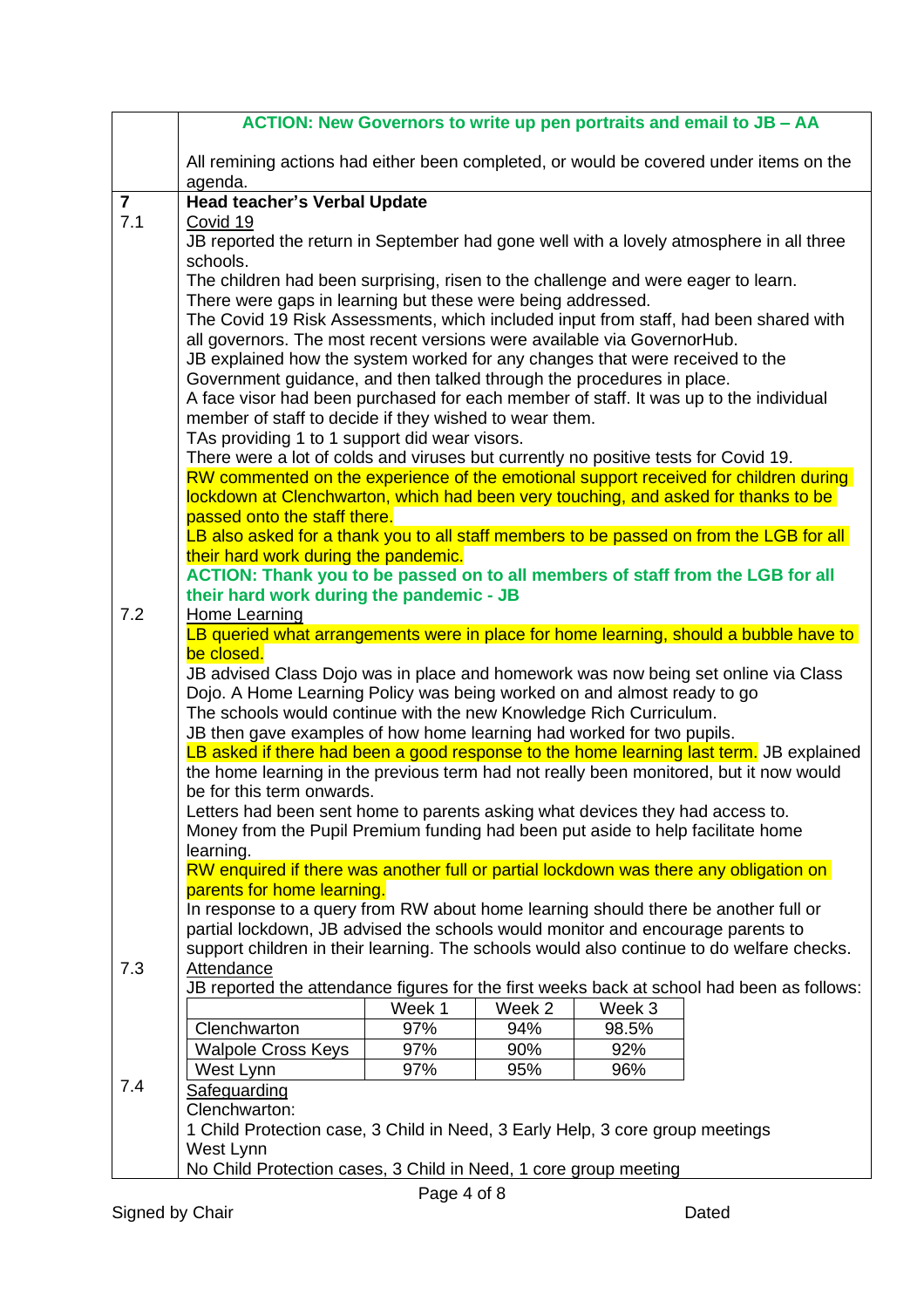|        | There were no cases at present at Walpole Cross Keys.                                                 |
|--------|-------------------------------------------------------------------------------------------------------|
| 7.5    | Health & Safety                                                                                       |
|        | Walpole Cross Keys had to close for half a day as no water supply due to a problem at                 |
|        | the pumping station                                                                                   |
| 7.6    | Staff                                                                                                 |
|        | JB reported there was a good team spirit with staff stepping up to the challenges with a              |
|        | positive attitude.                                                                                    |
|        | Items 8 and 9 were combined and covered together                                                      |
| 8 & 9. | Performance Review and Pupil/Teacher Data- Baseline following Reintegration                           |
|        | Baseline data for each school had been available to all Governors prior to the meeting.               |
|        | The baseline data for each school was screen shared as JB talked through the key                      |
|        | points.<br>JB advised PIXL gap analysis of the data was being undertaken. QLA (Question Level         |
|        | Analysis) would take place and then teachers would teach to the identified gaps.                      |
|        | JB advised the schools were doing everything they could to close the gaps and were still              |
|        | teaching the normal curriculum.                                                                       |
| 9.1    | West Lynn                                                                                             |
|        | No pupils had passed the Year 1 phonics.                                                              |
|        | Year 2 were not in a bad position.                                                                    |
|        | The Year 6 at West Lynn were the high performing cohort.                                              |
| 9.2    | Clenchwarton                                                                                          |
|        | Year 2 were five points above other PIXL schools for Reading and thirty above for                     |
|        | Maths.                                                                                                |
|        | Year 6 were also showing as above other PIXL schools                                                  |
| 9.3    | <b>Walpole Cross Keys</b>                                                                             |
|        | JB reminded governors of the effect on the data of having very small cohorts.                         |
|        | The PIXL comparison data for Year 3 was still awaited.                                                |
|        | Year 6 were showing below for GPS (Grammar Punctuation and Spelling) but above for                    |
|        | <b>Maths</b><br>LB commented it was very encouraging to see the Year 6 cohorts doing well.            |
|        | JB confirmed she was really pleased with the data and the work seen in books was of a                 |
|        | high standard.                                                                                        |
|        | RS advised it was expected by the end of the academic year for pupils to be where they                |
|        | should be.                                                                                            |
|        | LB asked when the next set of assessment data would be available. JB replied this would               |
|        | be available for the next LGB meeting in November.                                                    |
| 10.    | <b>Pupil Premium</b>                                                                                  |
|        | To Review and agree Pupil Premium Statements for 2019/2020, including Impact, for                     |
|        | <b>Publication on the Schools' Websites</b>                                                           |
|        | Copies of the Pupil Premium Statements for 2019/2020 and the Strategies for 2020/2021                 |
|        | for each of the three schools had been issued to all governors prior to the meeting.                  |
|        | RWD explained the change in the template used for the reports and advised it had been                 |
|        | difficult to evaluate and evidence the impact of the spending, as pupils had only been in             |
|        | school from September to March.                                                                       |
|        | RWD advised the data was showing an improvement and the strategies were starting to                   |
|        | have an impact.<br>The purchase of Accelerated Reader had seen an improvement in Reading and together |
|        | with the online Myon scheme, which was being rolled out that week, would have an                      |
|        | impact.                                                                                               |
|        | Money had been put aside for mental health and wellbeing including training for mental                |
|        | health champions at West Lynn. Training was planned for others to also be trained up.                 |
|        | Having the Thrive Practitioner had been invaluable.                                                   |
|        | RWD then talked through the plans and strategies in place for 2020/2021.                              |
|        | Pupil Premium Statements for 2019/2020 for each of the three schools were agreed by                   |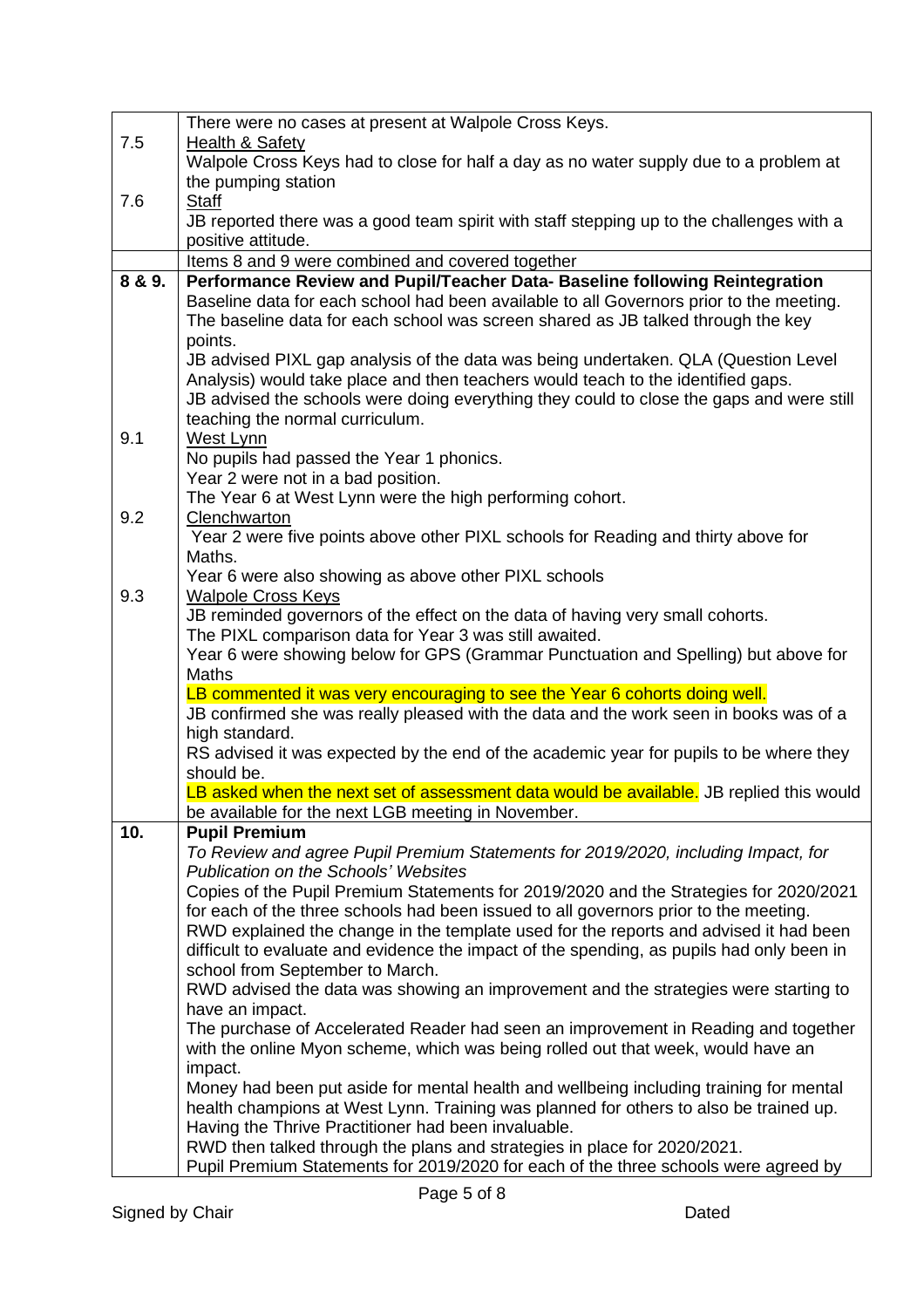|      | the LGB.                                                                                   |
|------|--------------------------------------------------------------------------------------------|
| 11.  | <b>Sports Grant Premium</b>                                                                |
|      | To Review and Agree the Annual Statements, including Impact, for Publication on the        |
|      | <b>Schools' Websites</b>                                                                   |
|      | Copies of the Sports Grant funding Reports for each of the three schools had been          |
|      | issued to all governors prior to the meeting.                                              |
|      | JB confirmed that some funding had been carried over from the previous year.               |
|      | The sports coaches were still coming into school and following the Risk Assessments in     |
|      | place.                                                                                     |
|      | The schools had signed up for competitions, but would have to wait and see if these        |
|      | could take place. Some virtual competitions had also been entered.                         |
|      | Money had been put aside for outside gym equipment at Walpole Cross Keys and West          |
|      | Lynn.                                                                                      |
|      | LB asked if there were any individual children who were possible future sporting greats,   |
|      | who could be given extra support. JB replied one child represented Great Britain in roller |
|      | skating and there were badminton players who were doing very well.                         |
|      | All these children were supported by the schools.                                          |
|      | LB queried if, for example, a child was a very good runner but could not attend            |
|      | competitions would the Sports Grant be able to help with transport. JB advised something   |
|      | like this might be possible                                                                |
|      | The Sports Grant Funding Reports for each school were agreed and accepted by the           |
|      | LGB.                                                                                       |
|      | AK left the meeting at this point.6.45pm                                                   |
| 12.  | <b>Governor Monitoring, Development and Training</b>                                       |
|      | Monitoring Undertaken Since the Previous Meeting                                           |
| 12.1 | <b>SCR Checks</b>                                                                          |
|      | AA and RWD confirmed SCR checks had been carried out for all three schools during          |
|      | September 2020. No queries raised.                                                         |
|      |                                                                                            |
|      | To Agree Monitoring for the Autumn Term including SCR (Single Central Record) and          |
|      | <b>Website Compliance Checks</b>                                                           |
| 12.2 | <b>EYFS Monitoring</b>                                                                     |
|      | Governors agreed with the suggestion from JB that the EYFS Lead be invited to the          |
|      | February 2021 LGB meeting and a written report including pictures be requested.            |
|      | ACTION: EYFS Lead to be invited to the February 2021 LGB meeting and a written             |
|      | report, including pictures be requested – JB                                               |
| 12.3 | <b>Review of Art Books to Show Case More Able Pupils</b>                                   |
|      | As it appeared it might not be possible to hold face to face meetings for some time        |
|      | governors agreed with the suggestion from JB that a display/collage, that could be         |
|      | viewed virtually, be put together from the Art books for the next LGB meeting.             |
|      | ACTION: Display of art work/books to be available for the next meeting to                  |
|      | showcase More Able pupils - JB                                                             |
| 12.4 | <b>Website Compliance Checks</b>                                                           |
|      | RW commented that some of the photographs on the school websites were out of date.         |
|      | JB advised a new website was being designed.                                               |
|      | ACTION: Copy of website compliance checklist to be issued to RW - Clerk                    |
| 12.5 | <b>Virtual/Remote Monitoring</b>                                                           |
|      | Possible ways for governors to carry out remote monitoring were discussed.                 |
|      | CC asked if governors would be able to come into school. RS explained with the current     |
|      | Covid 19 situation and risk assessments in place the answer was no. Monitoring would       |
|      | have to be virtual.                                                                        |
|      | Governors agreed a virtual Learning Walk was to be held which would include monitoring     |
|      | of the learning environment.                                                               |
|      | <b>ACTION: Virtual Learning Walk to be arranged - JB, LB &amp; CC</b>                      |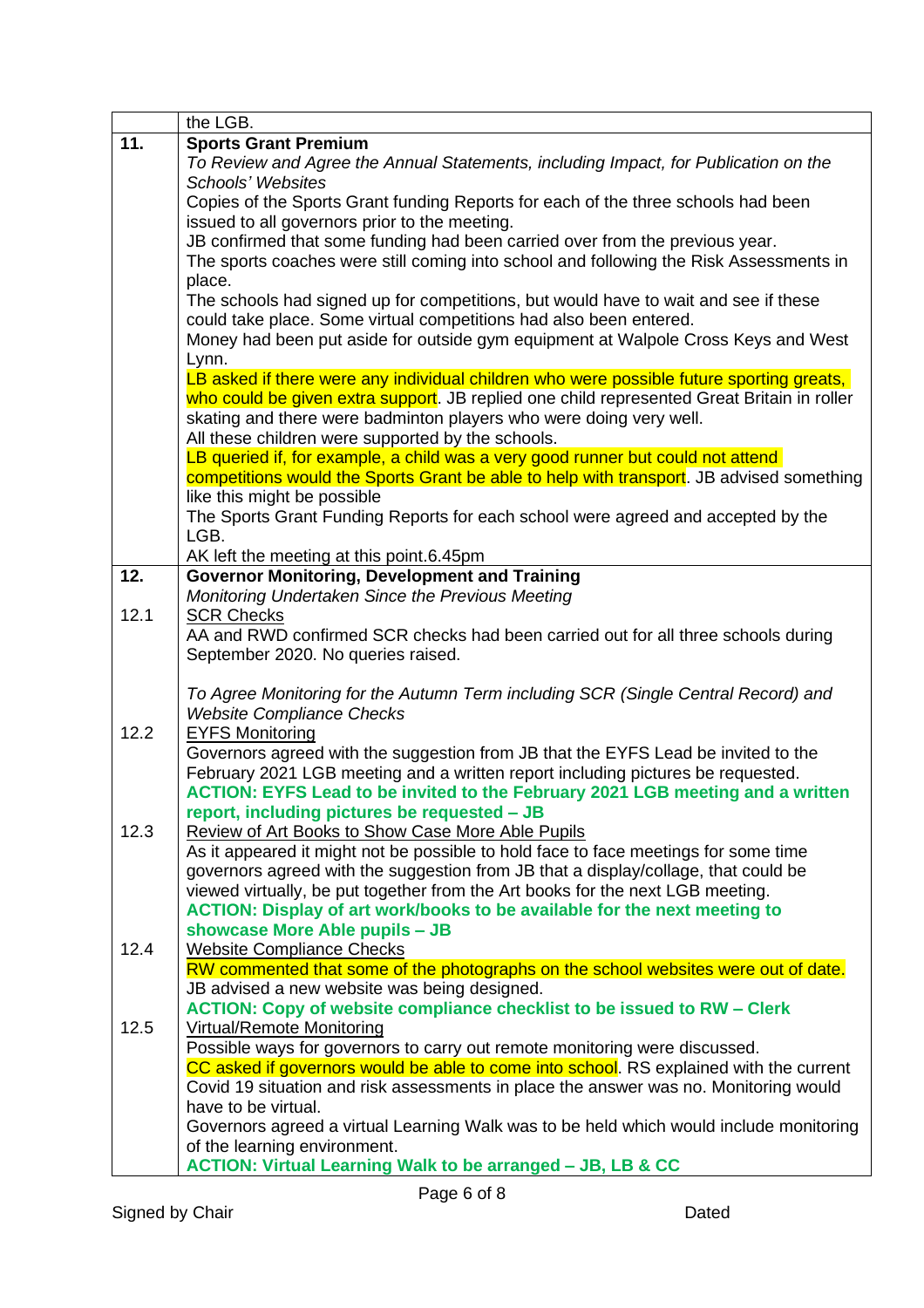|      | <b>ACTION: Virtual monitoring guidance for governors to be uploaded to</b>                                                               |
|------|------------------------------------------------------------------------------------------------------------------------------------------|
|      | <b>GovernorHub - Clerk</b>                                                                                                               |
|      | As previously discussed at the July LGB meeting the Subject leaders for History, Maths                                                   |
|      | and Read Write Inc. were to be invited to the LGB Meeting in November 2020.                                                              |
|      | ACTION: Subject Leaders for Maths, History and Read Write Inc to be invited to the                                                       |
|      | <b>November LGB meeting - JB</b>                                                                                                         |
| 12.6 | <b>Pupil Premium Monitoring</b>                                                                                                          |
|      | ACTION: Pupil Premium monitoring meeting to be arranged via Zoom - RWD & SS                                                              |
|      |                                                                                                                                          |
|      | <b>Governor Training</b>                                                                                                                 |
| 12.7 | <b>Induction Training for New Governors</b>                                                                                              |
|      | Online Governor Induction training had been completed by CC.                                                                             |
|      | JP was booked to attend training on 5 <sup>th</sup> November 2020.                                                                       |
|      | SS queried the need for her to complete Governor Induction training due to her work with,                                                |
|      | and attendance at, the Marshland High School LGB.                                                                                        |
| 12.8 | Governors agreed induction training would not be required.<br><b>Governor Online Training</b>                                            |
|      | Since the previous meeting governors had completed the following online training:                                                        |
|      | Keeping Children Safe in Education - AA                                                                                                  |
|      | Safeguarding Parts 1, 2 & 3 - AK                                                                                                         |
|      | RSHE (Relationships, Sex and Health Education) for Governors - CC                                                                        |
|      | Behaviour and Exclusions Parts 1, 2 & 3 - AK                                                                                             |
| 12.9 | <b>Future Training</b>                                                                                                                   |
|      | JP was booked to attend the following training sessions:                                                                                 |
|      | Safeguarding Children in Education - The Governors Role November 2020                                                                    |
|      | Understanding Data - Primary March 2021                                                                                                  |
|      | Preparing for Ofsted - April 2021                                                                                                        |
|      | These were all face to face training sessions which it was hoped would be able to go                                                     |
|      | ahead.                                                                                                                                   |
| 13.  | <b>Policy Reviews</b>                                                                                                                    |
| 13.1 | <b>Safeguarding Policy</b>                                                                                                               |
|      | Copy of the Safeguarding Policy and Covid 19 addendum had been issued to all                                                             |
|      | governors prior to the meeting.                                                                                                          |
|      | Safeguarding Policy and addendum agreed and accepted by the LGB without any<br>amendments.                                               |
|      | <b>ACTION: Agreed Safeguarding Policy and addendum to be sent through to JB at</b>                                                       |
|      | Clenchwarton and arrangements then made for them to be printed and signed by                                                             |
|      | LB - Clerk, JB and LB                                                                                                                    |
| 14.  | <b>Vulnerabilities</b>                                                                                                                   |
|      | The main vulnerability was agreed as the impact of Covid 19, especially on the need to                                                   |
|      | close the gaps in learning, with the widest gaps having been seen in Year 1 and Year 2.                                                  |
| 15.  | <b>Any Other Business</b>                                                                                                                |
|      | No items were raised.                                                                                                                    |
| 16.  | LGB Meeting Schedule for 2020/2021                                                                                                       |
| 16.1 | Copy of the draft LGB meeting schedule for 2020/2021 had been issued to all governors                                                    |
|      | prior to the meeting.                                                                                                                    |
|      | Meeting schedule agreed with one amendment; the last meeting of the year would now                                                       |
|      | be held on Wednesday 14 <sup>th</sup> July 2021.                                                                                         |
|      | <b>ACTION: Agreed meeting schedule to be issued to all Governors and copy also</b>                                                       |
|      | provided to the Trust. Meeting dates to be uploaded onto the GovernorHub                                                                 |
|      | calendar - Clerk                                                                                                                         |
| 16.2 | Date of Next Meeting                                                                                                                     |
|      | The next LGB meeting would be the Policy Review meeting to be held on 22 <sup>nd</sup> October<br>2020 at 5pm via video conference call. |
|      |                                                                                                                                          |